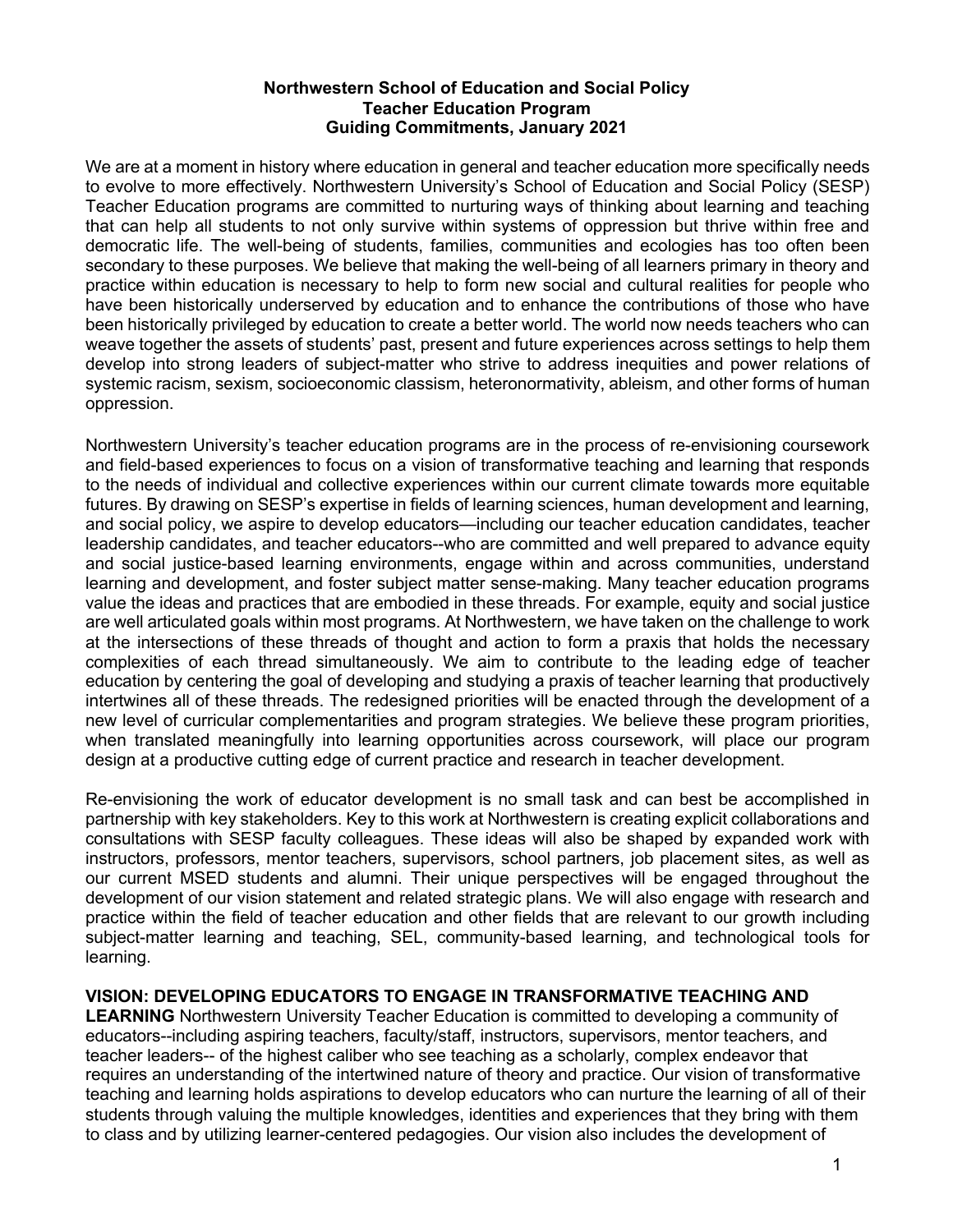educators who have the capacity to design transformative educational experiences that prepare their students to contribute to social and cultural transformation. Our program helps to develop teachers who are able to nurture empathetic and productive relationships with their students, families, communities, and colleagues.

We will achieve our vision of developing transformative educators by collaborating with our educational community to advance a set of intersecting themes, which we refer to as our Guiding Commitments. The purpose of our Guiding Commitments is to provide the conceptual building blocks to develop a teacher education program that nurtures beliefs in educational dignity and equity along with the ability to create classroom interactions that enact those beliefs. The building blocks form a structure where **transformative teaching and learning** is constructed by the intersecting ideas of equity & social justice, subject-matter sensemaking, learning and human development, and engagement within and across communities. These themes and their relationship to one another are articulated through the bullets below, accompanied by the graphical representation that follows.

## **Northwestern Teacher Education: Guiding Commitments for Developing Educators to Engage in Transformative Teaching and Learning**



Northwestern Teacher Education Guiding Commitments as:

- A statement of values about education for dignity, theories of learning as a social, cognitive, ethical and cultural process, and belief in the power of practices that create culturally sustaining and antiracist learning environments
- Tools for strengthening our cultural life living through Course, "Discipline", Program, Community
- Opportunities to build knowledge, enact practices/ performances, cultivate dispositions

**ADVANCE EQUITY AND SOCIAL JUSTICE** Great educators have both a strong understanding of their own cultural identities and value the cultural contexts and identities of their students as tools to support development and learning. They draw on these understandings to create relevant, connected and equitable learning experiences with their students. Educators must learn to design and provide the varied materials, questions, goals, and supports that each student needs. At the same time we must acknowledge that teaching and learning is situated in various systems ranging from families to communities, and we must work to understand and challenge systems that perpetuate inequality. Our teacher education programs strive to assist educators in doing this foundational and complex work by developing the following ideas and practices: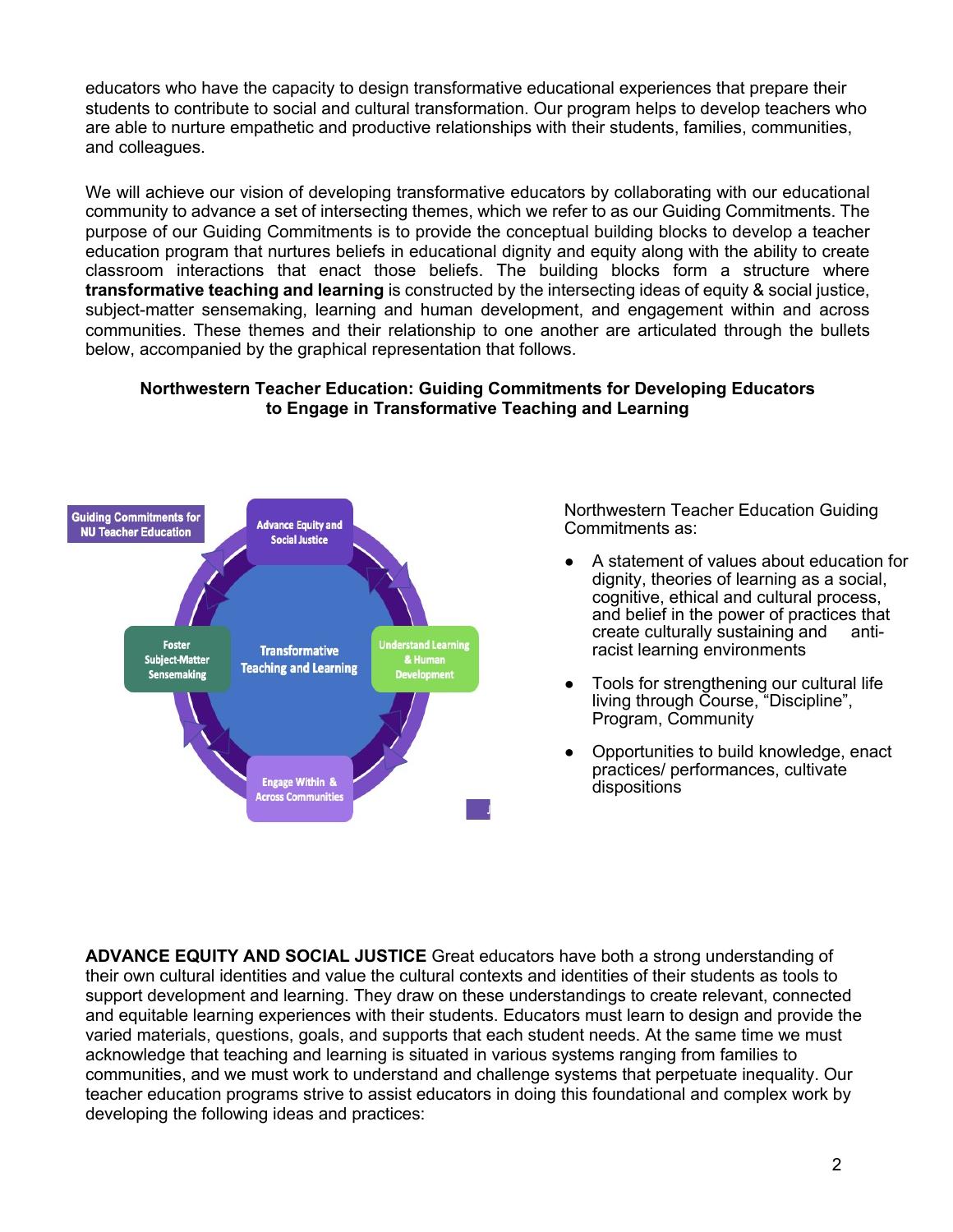● Develop and demonstrate awareness of one's own internalized biases and positional privileges and recognize that identity awareness and development are ongoing

• Demonstrate a recognition that teaching grounded in equity and social justice is essential in any setting and in the teaching of all subject matter

● Identify how various forms of systemic inequity (structural, cultural, political, historical) and local policy show up in classrooms and schools, and work towards reversing these various forms of inequity

● Understand, model, and learn to enact culturally relevant and sustaining pedagogies that engage students in exploration of social issues through the lens of varied perspectives and identities

● Cultivate interactions that demonstrably value all students and colleagues and their ideas including knowing how to facilitate difficult conversations and how to respond to various expressions of bigotry

● Understand and draw on the assets of students, colleagues, and their surrounding communities by eliciting their experiences from both in and out of school

**FOSTER SUBJECT MATTER SENSEMAKING** We strive to develop educators with robust understandings of subject matter that can be applied in interdisciplinary ways to the world and their student's lives. These educators understand the importance of always being conscious that the way one thinks about learning informs the way one teaches. And because this is true, they are interested in studying the learning of subject matter based on their students' ideas and the literature. Knowing how students understand disciplinary ideas is an essential part of effective teaching and differentiating supports. It is also essential to recognize that subject matter ideas are always culturally situated. Educators in our programs will develop pedagogical content knowledge and practice that is primarily informed by the following ideas:

• View subject matter as sets of ideas that form both content and pedagogical process for making sense of the world; engage in sensemaking as learners

● Identify as learners and sensemakers who engage in strengthening their own subject matter knowledge and pedagogical practice

● Notice, understand and respond to student thinking in order to encourage meaning making within and across disciplines

● Recognize that the way learning environments are designed will elicit and privilege particular ways of knowing

● Engage in subject matter teaching as an iterative, interdisciplinary, and reflective process of design that involves the creative and skillful use of materials and resources, including technological tools

● Implement inquiry and other pedagogical approaches that reflect understanding knowledge as socially and culturally constructed

● Utilize formative and summative assessment practices that contribute to students' growth

● Examine and address standards within disciplinary areas as a way to both shape and determine content and expectations

**UNDERSTAND LEARNING AND HUMAN DEVELOPMENT** We recognize that the way that educators understand learning and human development is one of the most significant influences on their decisions about instructional strategies, curriculum design, and classroom interactions. The awareness that teachers hold of the complexities of the process of human development influences their ability to engage in positive and productive relationships, address the learning needs of each student whom they serve; it also shapes the way they conceive of evidence about progress and learning. At the same time, educators need to commit to a reflective stance towards their own growth and development based on relevant forms of data. Towards that end, we will work with our community of educators to: